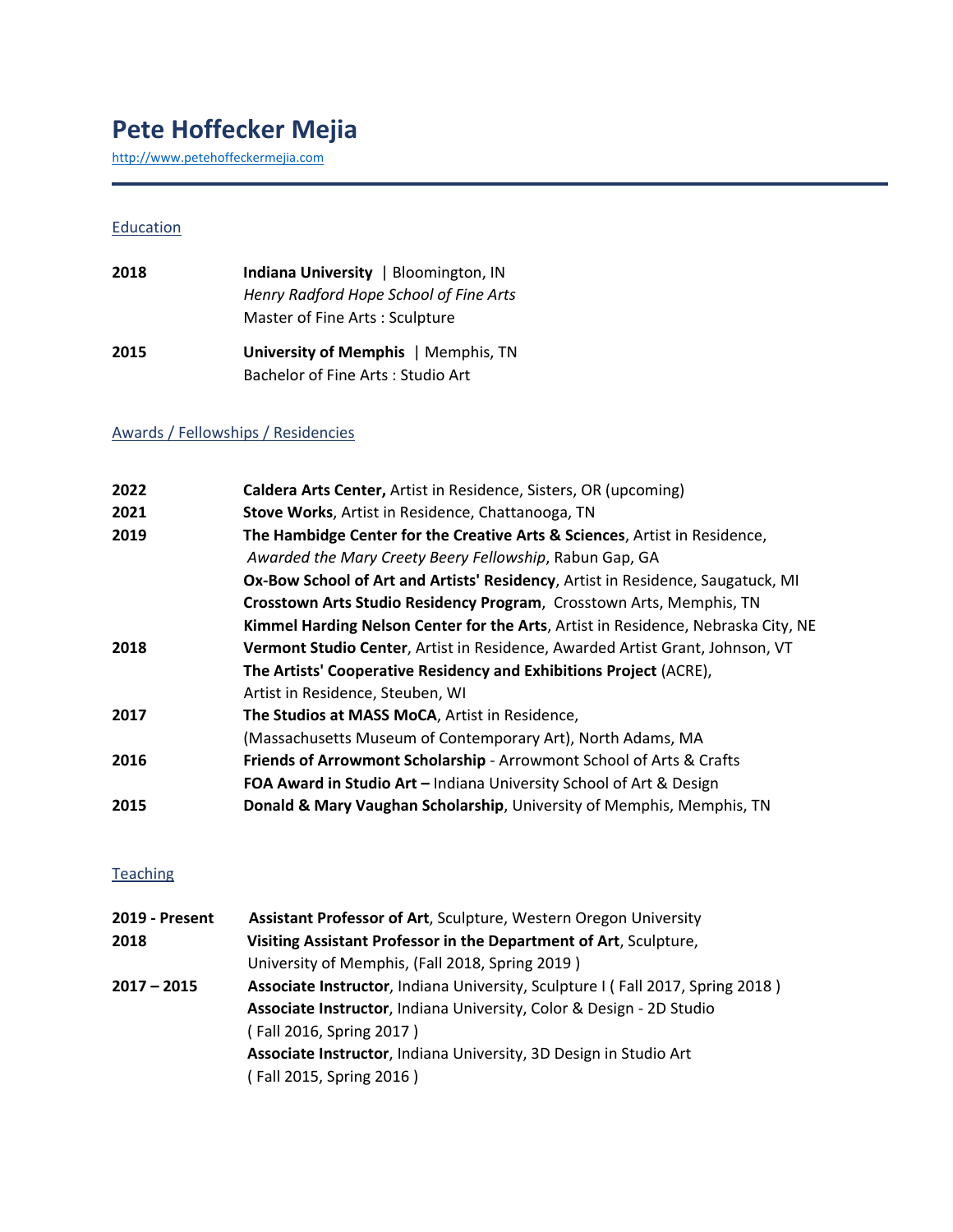### Selected Group Exhibitions

| <b>SUR: biennial:</b> Torrence Art Museum, Curated by Ismael de Anda & Max Presneil  |
|--------------------------------------------------------------------------------------|
| (Director/Curator of the Torrence Art Museum), Torrence, California (upcoming)       |
| mondegreen, Tri-Star Arts, Candoro Marble Building, Knoxville, TN                    |
| Seemingly Familiar, Gretchen Schuette Art Gallery, Chemeketa Community               |
| College, Salem, OR - Two-Person show with Artist, Heather Goodwind - (upcoming)      |
| <b>ESTAMOS BIEN: LA TRIENAL 20/21</b> , El Museo del Barrio, as part of the on-site  |
| MOPA (Museum of Pocket Art) Exhibition, curated by Roberto Jackson Harrington        |
| New York City, NY                                                                    |
| A Glow of Satisfaction, with Artists: Sung Eun Park, Madeline Maszk, and Sarah       |
| Newsome, Well Well Projects, Portland, OR (Organized by Sung Eun Park)               |
| Breaking the Mold: Decolonizing Abstraction, SoLA Contemporary, Los Angeles, CA      |
| curated by Sharon Louise Barnes                                                      |
| Drowned Neon Rose, juried by Kirstin Lamb, ILikeYourWork.com:                        |
| Winter Juried Exhibition                                                             |
| <b>Fluctuating Meridians</b> , Stove Works, Chattanooga, TN                          |
| w/ Erika Harrsch, Andrew O'Brien, and the Cognate Collective                         |
| curated by Mike Calway-Fagen                                                         |
| <b>WOU Art Faculty Biennial Exhibition</b> , Cannon Gallery of Art, Monmouth, OR     |
| R&D, 430 Gallery (of Crosstown Arts), Memphis, TN (curatorial)                       |
| de/center, Grunwald Gallery, Indiana University, Bloomington, IN                     |
| Indianapolis Art Center's 2018 Invitational Exhibition, Indianapolis Arts Center, IN |
| Juried by Artist and Director of Exhibitions, Kyle Herrington                        |
| Set in Motion, Fuller Projects, Bloomington, IN                                      |
| R(d)ecent, Surplus Gallery, Southern Illinois University, Carbondale, IL             |
| Through the Open Door, Bagwell Gallery, Pellissippi State Community College,         |
| Knoxville, TN                                                                        |
| Black Gold, AUTO SHOP curator <i>Julie Schenkelberg</i> @ SiTE:LAB, Grand Rapids, MI |
| <b>Binaries</b> , Crosstown Arts, Memphis, TN (curatorial)                           |
| New Horizons, Ned R. McWherter West Tennessee Cultural Arts Center, Jackson TN       |
| 3rd Annual Best of Memphis, Box Gallery, University of Memphis, Memphis TN,          |
| Awarded Best in Show (Juried by Joel Parsons, Director of Clough-Hanson Gallery,     |
| Rhodes College, Memphis, TN)                                                         |
| Young Americans, Martha and Robert Fogelman Galleries of Contemporary Art,           |
| University of Memphis, Memphis, TN                                                   |
| Street Trash, The Alley, 309 West 31st Street, Baltimore, MD                         |
| (Curated by Dwayne Butcher, Virginia Overton, and Greely Myatt)                      |
|                                                                                      |
|                                                                                      |

**2019 Create! Magazine** - **[Issue No.17](https://createmagazine.com/read/pete-hoffecker-meja)** - Juried by [Kate Mothes,](https://katemothes.net/) Founder of Young Space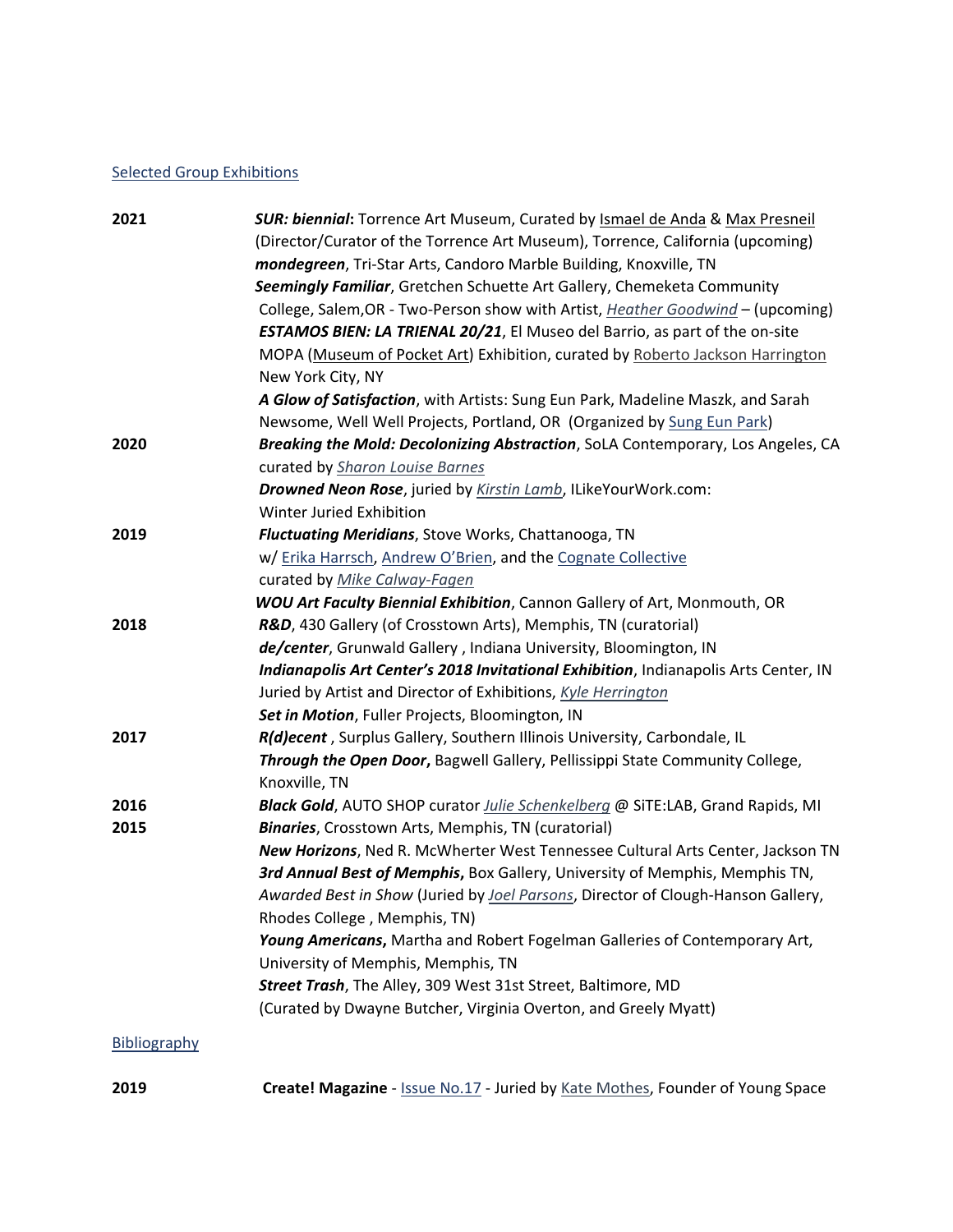|      | Locate Arts, Studio Visit: Pete Hoffecker Mejía, by Tracy Treadwell           |
|------|-------------------------------------------------------------------------------|
|      | Fluctuating Meridians (review), Mineral House Media, by Claire Bloomfield     |
| 2018 | New American Paintings, Issue 135                                             |
|      | Juried by Anne Ellegood, Senior Curator, Hammer Museum                        |
| 2017 | Peripheral Vision Press, Dallas, TX                                           |
|      | Artifacts + Fictions: Interview by Bernardo Diaz                              |
|      | Create! Magazine - Issue III                                                  |
|      | Juried by Bridgette Mayer (Philadelphia)                                      |
|      | Studio Visit Magazine - Volume Thirty Eight                                   |
|      | Juried by Diana Gaston (Tamarind Institute)                                   |
| 2016 | Canvas Creative Arts Magazine, Spring 2016                                    |
| 2015 | Visual Memphis: What's in Your Studio                                         |
| 2014 | Art Talk: Video Interview, Produced by By Daniel Wildberger & Isabel Machado, |
|      | for the University of Memphis, Department of Art                              |
| 2013 | Memphis Flyer, Transformers, October 2013                                     |
|      |                                                                               |

### **Writing**

| 2019 | Number: Inc. Magazine, Issue No. Ninety Nine, The CMPLX: Art & Community        |
|------|---------------------------------------------------------------------------------|
|      | Empowerment                                                                     |
|      | Number: Inc. Magazine, Safe-Keeping -                                           |
|      | An Exploration of Mass Incarceration & the Black Family (Exhibition Review)     |
|      | Number: Inc. Magazine, Issue No. Ninety Eight, Alex Paul Loza, Arts & Advocacy  |
|      | (Interview)                                                                     |
| 2018 | Number: Inc. Magazine, Issue No. Ninety Six, Katie Hargrave: It's Not Personal, |
|      | at the Beverly & Sam Ross Gallery (Exhibition Review)                           |

## Related Experience

| 2020 | 1% for Art, Selection Committee Member, WOU Welcome Center                         |
|------|------------------------------------------------------------------------------------|
|      | Artist Talk & Studio Visits, Eastern Oregon University, Huber Auditorium,          |
|      | La Grande, OR                                                                      |
|      | Juror for the Hambidge Center for the Arts and Sciences, Visual Arts Applications, |
|      | <b>Fall 2020</b>                                                                   |
| 2019 | National Conference on Contemporary Cast Iron Art & Practices,                     |
|      | Faculty Sponsor/Mentor for University of Memphis team, D1,                         |
|      | Student Cupola Contest, Sloss Furnaces, Birmingham, AL                             |
| 2018 | Juror for the Tennessee Intercollegiate Juried Student Exhibition,                 |
|      | Pellisippi State Community College, Knoxville, TN                                  |
|      | 3D Shop Tech, McCalla School, Indiana University, Bloomington, IN                  |
| 2016 | Arrowmont School of Arts & Crafts - Paper: Three Dimensions,                       |
|      | Instructor: Lauren Kussro, Gatlinburg, TN                                          |
| 2015 | Workshop with Artist James Luna, University of Memphis, Memphis, TN                |